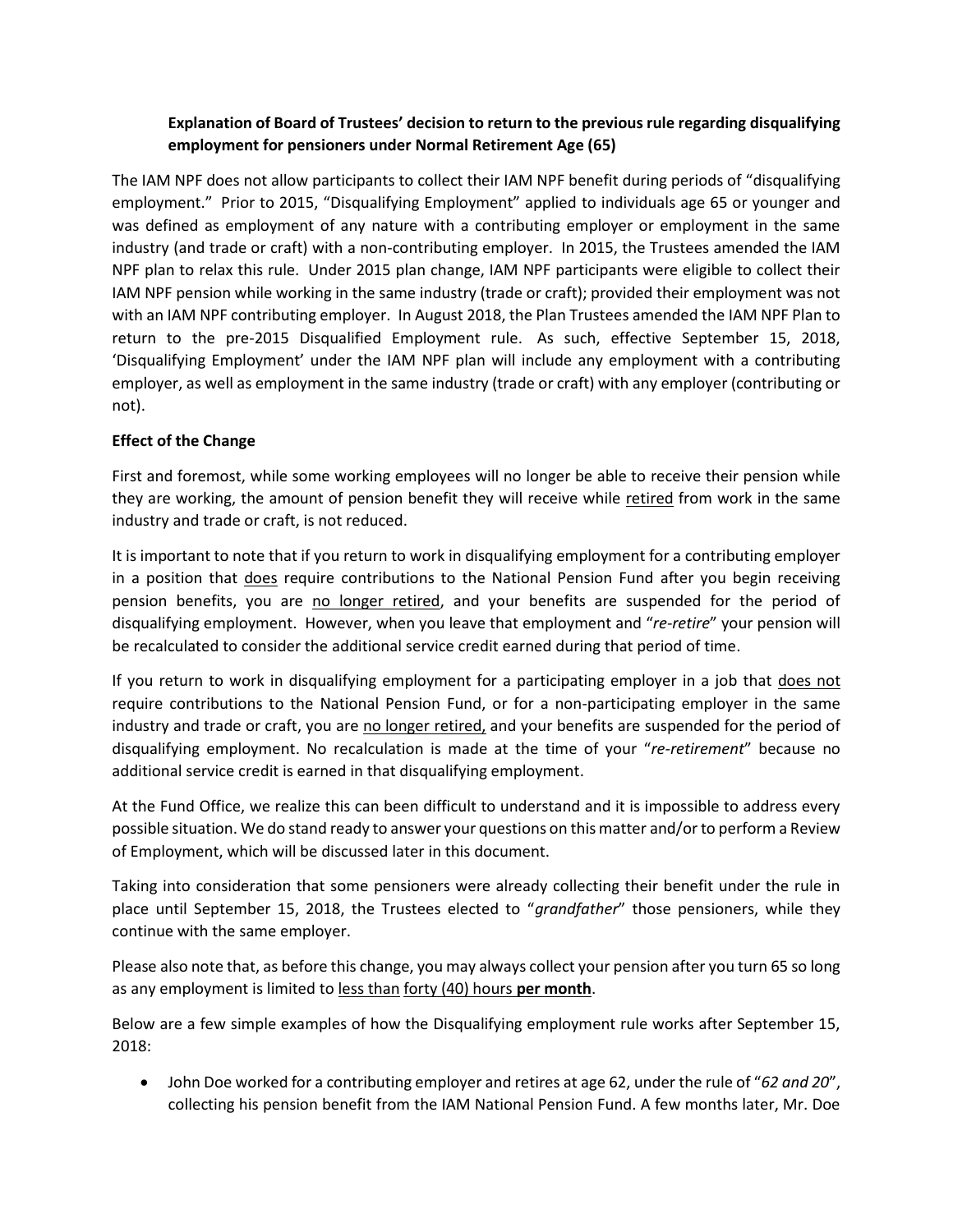decides he wants to go back to work and is interested in taking a job working at a Costco, stocking shelves. He submits his Ruling on Employment Form to the Benefit Fund Office and is approved to work at Costco, stocking shelves, **without** having his benefit suspended. In this case, Mr. Doe's employment is not with a participating employer nor is it with a non-participating employer in his industry and he is retired as a machinist.

- Mary Smith earned a vested benefit from the IAM National Pension Fund in 2001 but has not been an active participant in the plan since. She is now working for a non-contributing employer as a machinist and would like to start collecting her pension benefit at age 60, using the early retirement reduction. She submits a Ruling on Employment Form to the Benefit Fund Office and is told that her work for the non-contributing employer in the same industry and trade or craft, as a machinist, is disqualifying employment under the Fund's rules and she would not be able to collect her IAM National Pension benefit while continuing to work that job. If Mary continues to work in disqualifying employment until age 65 (*Normal Retirement Age*), she would not have her benefit amount reduced for early retirement and therefore her monthly pension benefit would actually be higher at the later retirement date.
- Ricardo Cortez worked for a participating employer and earned the right to begin collecting his pension at age 55, under the "30 and out" rule. However, after he retires another participating employer offers him a job as a manager at their facility. Mr. Cortez submits a Ruling on Employment Form to the Benefit Fund Office and is told that this job would be disqualifying employment, as he would be returning to work for a participating employer, and his benefit would be suspended. This rule has consistently been in place and is not part of the new change. A pensioner, under age 65, cannot go back to work directly for a participating employer, in any job capacity or function. When Ricardo notifies the Fund Office that he is no longer working in disqualifying employment, he can begin to receive his pension benefits again and the amount of the monthly pension benefit remains unchanged.

## **Why the Change Was Made**

In late 2015, when the IAM National Pension Fund was still funded at over 100%, the Board of Trustees decided to make the disqualifying employment rules less restrictive, as described above.

When the 2015 rule change was put into place it led to a considerable number of deferred vested participants, who were otherwise eligible to collect a benefit prior to Normal Retirement Age and were working for employers that do not contribute to the National Pension Fund, to begin collecting their pension benefits.

While the value of the pension benefits remains unchanged regardless of the rule change, as previously explained, this did financially impact the Fund's cash flow, as the Fund had to begin making pension payments earlier than under the old rule.

In evaluating the IAM National Pension Fund in 2018, the Board of Trustees maintains a laser focus its financial health, which over the last few years has seen the funding percentage drop below 100%, as well